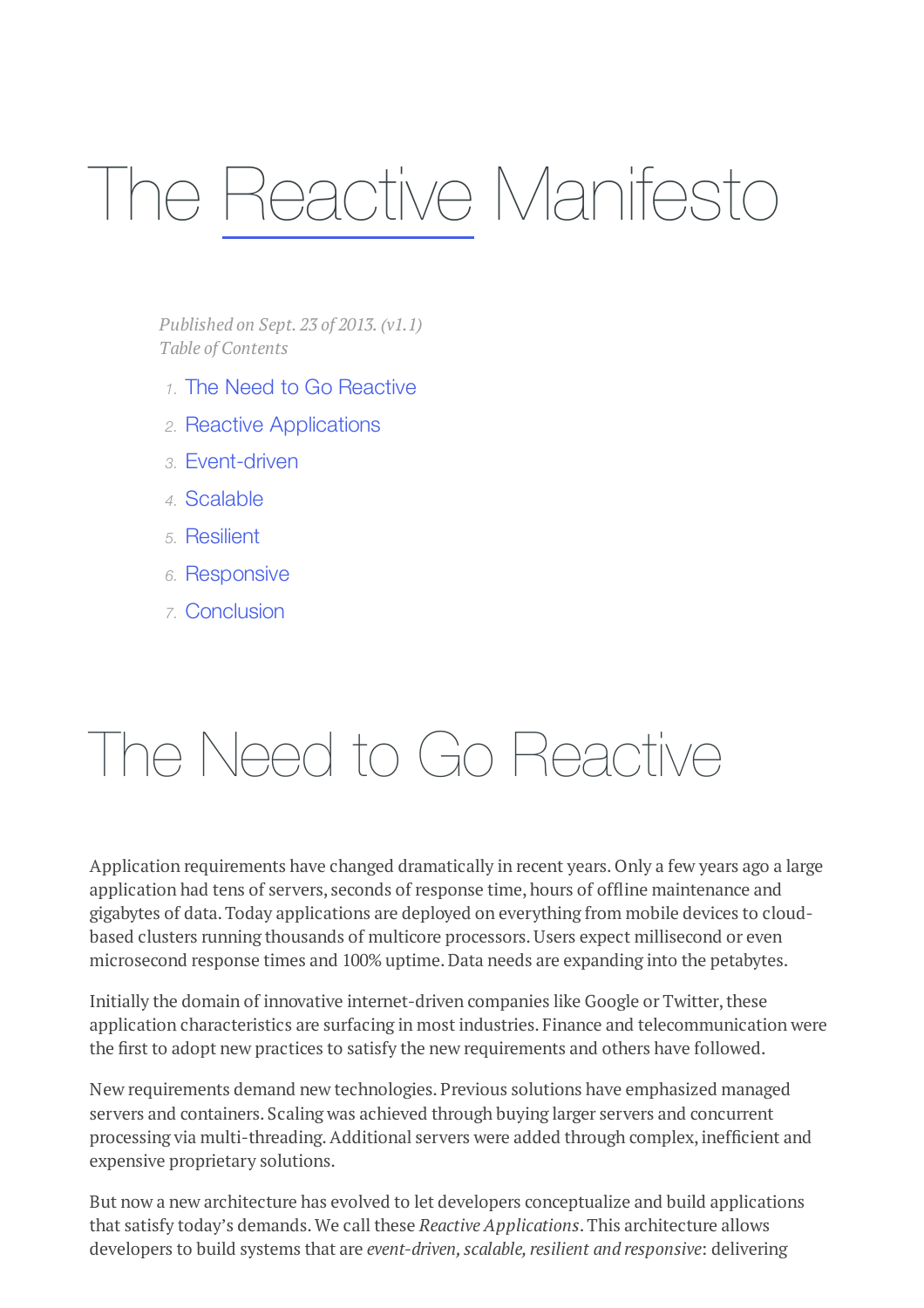highly responsive user experiences with a real-time feel, backed by a scalable and resilient application stack, ready to be deployed on multicore and cloud computing architectures. The Reactive Manifesto describes these critical traits which are needed for *going reactive*.

### Reactive Applications

Merriam-Webster defines reactive as *"readily responsive to a stimulus"*,i.e.its components are "active" and always ready to receive events.This definition captures the essence of reactive applications, focusing on systems that:

#### **react to events**

the event-driven nature enables the following qualities

#### **react to failure**

build resilient systems with the ability to recover at all levels

#### **react to load**

focus on scalability by avoiding contention on shared resources

#### **react to users**

honor response time guarantees regardless of load

Each one of these is an essential characteristic of a reactive application.While there are dependencies between them, these traits are not like tiers in a standard layered application architecture sense.Instead they describe design properties that apply across the whole technology stack.

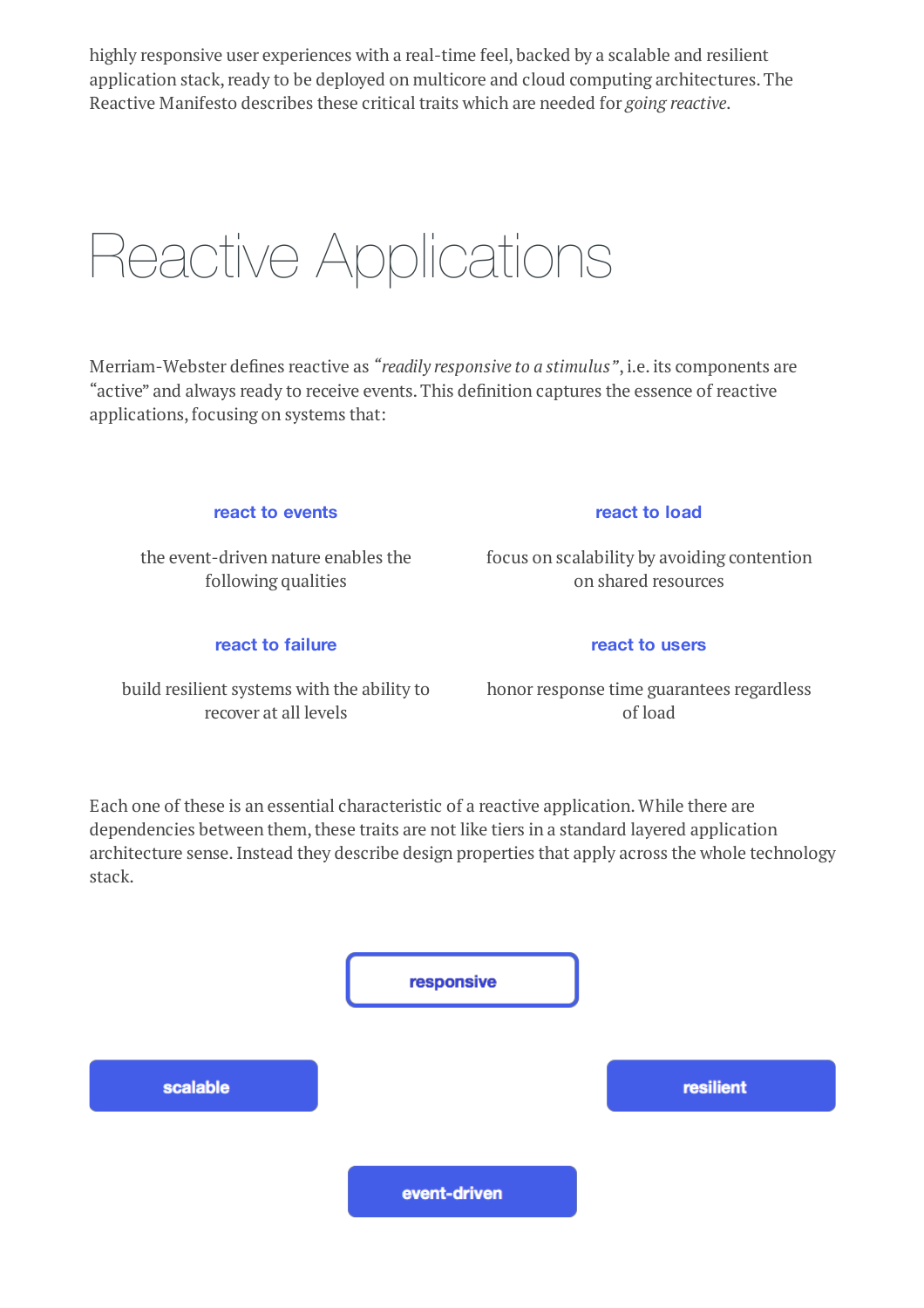In the following we will take a deeper look at each of the four qualities and see how they relate to each other.

# Event-driven

#### **Why it is Important**

An application based on asynchronous communication implements a *loosely coupled* design, much better so than one based purely on synchronous method calls.The sender and recipient can be implemented without regards to the details of how the events are propagated, allowing the interfaces to focus on the content of the communication.This leads to an implementation which is easier to extend, evolve and maintain, giving you more flexibility and reducing maintenance cost.

Since the recipient of asynchronous communication can remain dormant until an event occurs or a message is received, an event-driven approach can make efficient use of existing resources, allowing large numbers of recipients to share a single hardware thread.A non-blocking application that is under heavy load can thus have *lowerlatency and higherthroughput* than a traditional application based on blocking synchronization and communication primitives.This results in lower operational costs, increased utilization and happier end-users.

### **Key Building Blocks**

In an event-driven application, the components interact with each other through the production and consumption of *events*—discrete pieces of information describing facts.These events are sent and received in an asynchronous and non-blocking fashion. Event-driven systems tend to rely on *push* rather than *pull* or *poll*, i.e. they push data towards consumers when it is available instead of wasting resources by having the consumers continually ask for or wait on the data.

- *Asynchronous* sending of events—also called *message-passing*—means that the application is highly concurrent by design and can make use of multicore hardware without changes. Any core within a CPU is able to process any message event, leading to a dramatic increase in opportunities for parallelization.
- *Non-blocking* means the ability to make continuous progress in order to for the application to be *responsive* at all times, even under failure and burst scenarios. For this all resources needed for a response—for example CPU, memory and network—must not be monopolized. As such it can enable both lower latency, higher throughput and better *scalability*.

Traditional server-side architectures rely on shared mutable state and blocking operations on a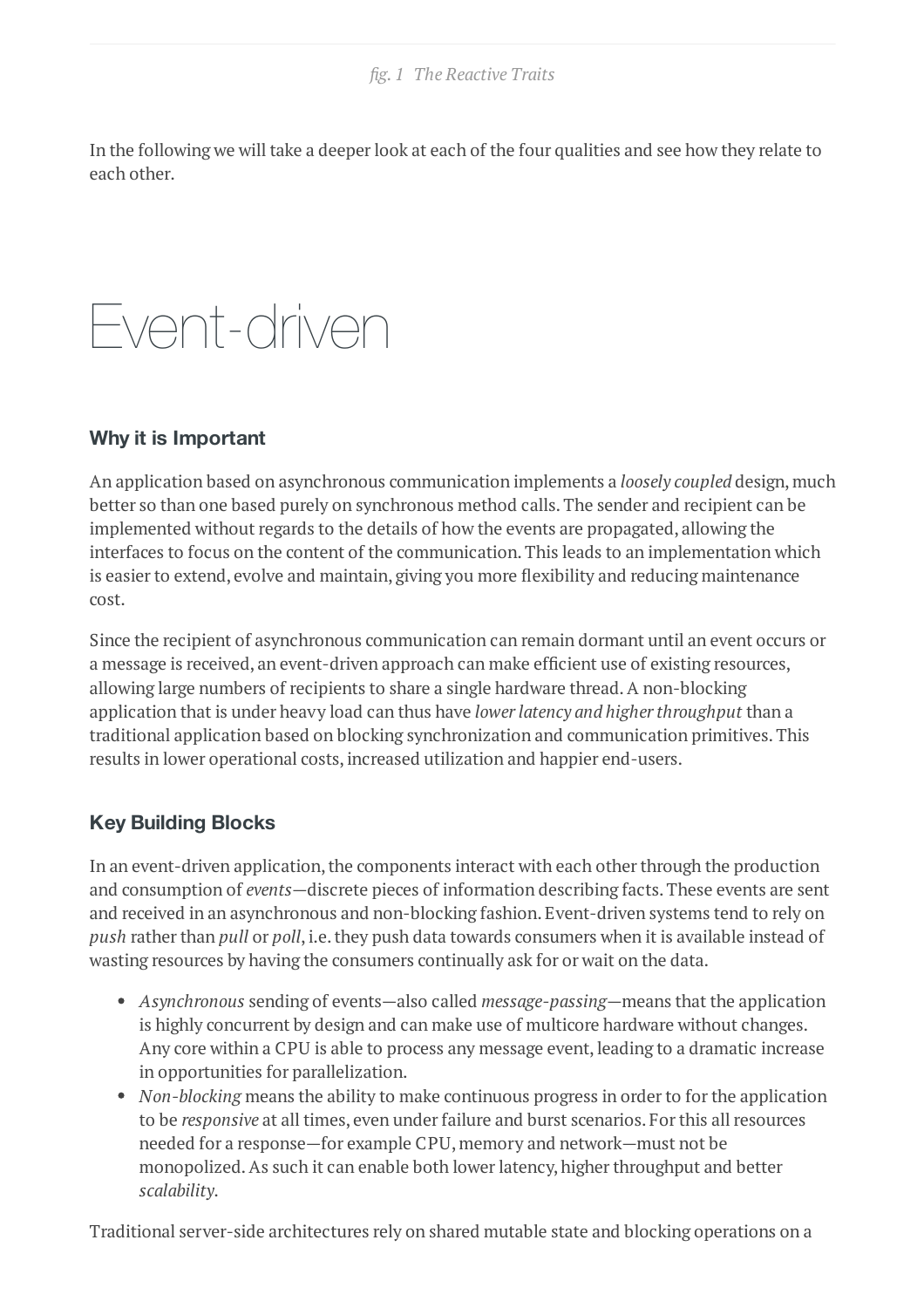single thread.Both contribute to the difficulties encountered when scaling such a system to meet changing demands. Sharing mutable state requires synchronization,which introduces incidental complexity and non-determinism, making the program code hard to understand and maintain. Putting a thread to sleep by blocking uses up a finite resource and incurs a high wake-up cost.

The decoupling of event generation and processing allows the runtime platform to take care of the synchronization details and how events are dispatched across threads,while the programming abstraction is raised to the level of business workflows.You think about how events propagate through your system and how components interact instead of fiddling around with low-level primitives such as threads and locks.

Event-driven systems enable loose coupling between components and subsystems.This level of indirection is, as we will see, one of the prerequisites for scalability and resilience. By removing complex and strong dependencies between components, event-driven applications can be extended with minimal impact on the existing application.

When applications are stressed by requirements for high performance and large scalability it is difficult to predict where bottlenecks will arise.Therefore it is important that the entire solution is asynchronous and non-blocking.In a typical example this means that the design needs to be event-driven from the user request in the UI (in the browser, REST client or elsewhere) to the request parsing and dispatching in the web layer, to the service components in the middleware, through the caching and down to the database. If one of these layers does not participate—making blocking calls to the database, relying on shared mutable state, calling out to expensive synchronous operations—then the whole pipeline stalls and users will suffer through increased latency and reduced scalability.

An application must be *reactive from top to bottom*.

The need for eliminating the weakest link in the chain is well illustrated by **[Amdahl's](http://en.wikipedia.org/wiki/Amdahl%27s_law) Law**, which according to Wikipedia is explained as:



*The speedup of a program using multiple processors in parallel computing is limited by the sequential fraction of the program. For example, if 95% of the program can be parallelized, the theoretical maximum speedup using parallel*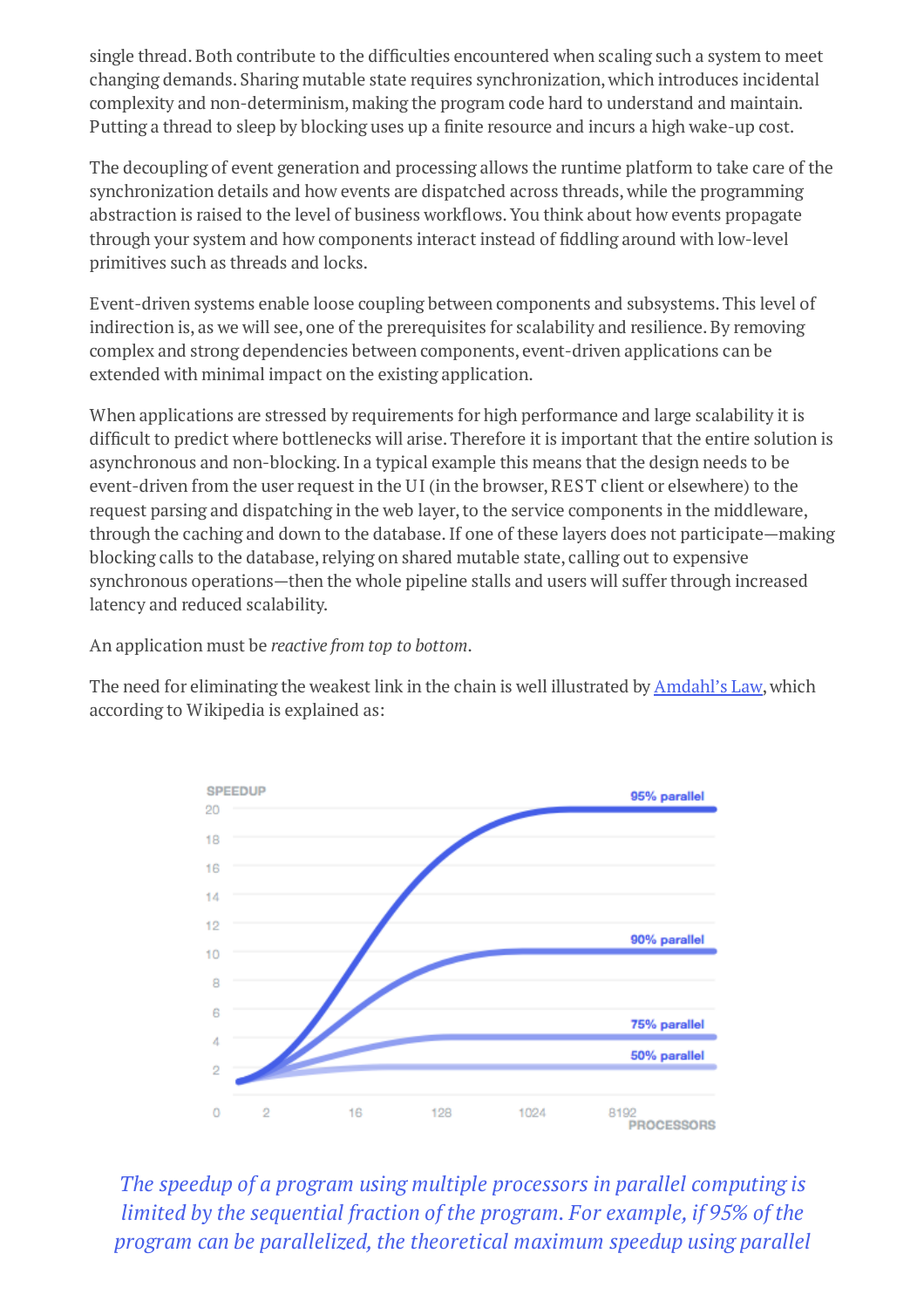### *computing would be 20× as shown in the diagram, no matter how many processors are used.*

*fig. 2 Amdahl's Law*

# Scalable

### **Why it is Important**

The word scalable is defined by Merriam-Webster as *"capable of being easily expanded or upgraded on demand"*.A scalable application is able to be expanded according to its usage.This can be achieved by adding elasticity to the application, the option of being able to scale out or in (add or remove nodes) on demand. In addition, the architecture makes it easy to scale up or down (deploying on a node with more or fewer CPUs) without redesigning or rewriting the application. Elasticity makes it possible to minimize the cost of operating applications in a cloud computing environment, allowing you to profit from its pay-for-what-you-use model.

Scalability also helps managing risk: providing too little hardware to keep up with userload leads to dissatisfaction and loss of customers, having too much hardware—and operations personnel idling for no good reason results in unnecessary expense.A scalable solution also mitigates the risk of ending up with an application that is unable to make use of new hardware becoming available: we will see processors with hundreds, if not thousands of hardware threads within the next decade and utilizing their potential requires the application to be scalable at a very finegrained level.

### **Key Building Blocks**

An event-driven system based on asynchronous message-passing provides the foundation for scalability.The loose coupling and location independence between components and subsystems make it possible to scale out the system onto multiple nodes while retaining the same programming model with the same semantics.Adding more instances of a component increases the system's capacity to process events.In terms of implementation there is no difference between scaling up by utilizing multiple cores or scaling out by utilizing more nodes in a datacenter or cluster.The topology of the application becomes a deployment decision which is expressed through configuration and/or adaptive runtime algorithms responding to application usage. This is what we call **location [transparency](http://en.wikipedia.org/wiki/Location_transparency)**.

It is important to understand that the goal is not to try to implement transparent distributed computing, distributed objects or RPC-style communication—this has been tried before and it has failed.Instead we need to *embrace the network* by representing it directly in the programming model through asynchronous message-passing.True scalability naturally involves distributed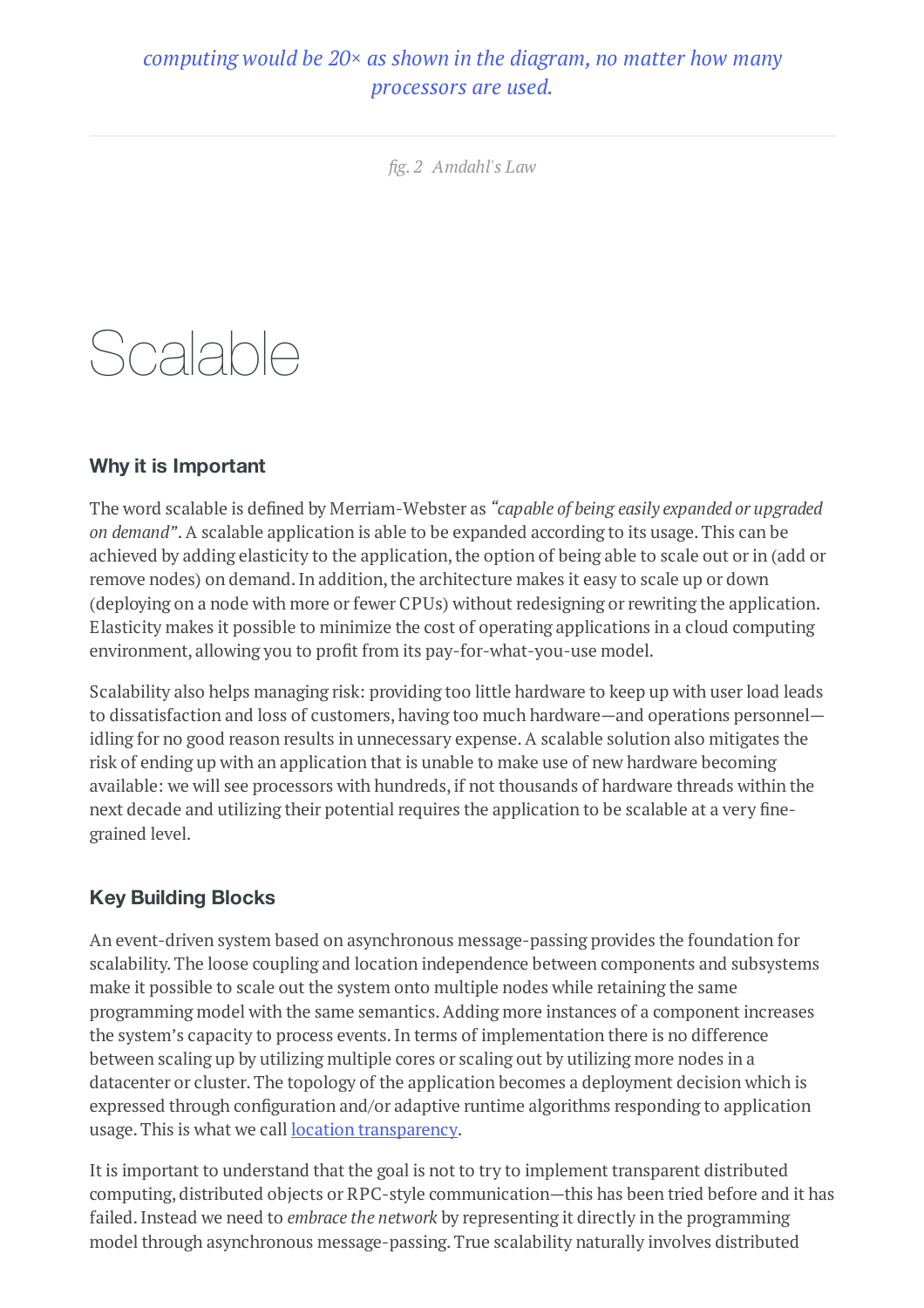computing and with that inter-node communication which means traversing the network, that as we know is *[inherently](http://aphyr.com/posts/288-the-network-is-reliable) unreliable*. It is therefore important to make the constraints, trade-offs and failure scenarios of network programming explicit in the programming model instead of hiding them behind leaky abstractions that try to "simplify" things.As a consequence it is equally important to provide programming tools which encapsulate common building blocks for solving the typical problems arising in a distributed environment—like mechanisms for achieving consensus or messaging abstractions which offer higher degrees of reliability.

# Resilient

### **Why it is Important**

Application downtime is one of the most damaging issues that can occur to a business. The usual implication is that operations simply stop, leaving a hole in the revenue stream. In the long term it can also lead to unhappy customers and a poor reputation, which will hurt the business more severely.It is surprising that application resilience is a requirement that is largely ignored or retrofitted using ad-hoc techniques.This often means that it is addressed at the wrong level of granularity using tools that are too coarse-grained.A common technique uses application server clustering to recover from runtime and server failures. Unfortunately, server failover is extremely costly and also dangerous—potentially leading to cascading failures taking down a whole cluster. The reason is that this is the wrong level of granularity for failure management which should instead be addressed using fine-grained resilience on the component level.

Merriam-Webster defines resilience as:

- *the ability of a substance or object to spring back into shape*
- *the capacity to recover quickly from difficulties*

In a reactive application, resilience is not an afterthought but part of the design from the beginning. Making failure a first class construct in the programming model provides the means to react to and manage it,which leads to applications that are highly tolerant to failure by being able to heal and repair themselves at runtime. Traditional fault handling cannot achieve this because it is defensive in the small and too aggressive in the large—you either handle exceptions right where and when they happen or you initiate a failover of the whole application instance.

### **Key Building Blocks**

In order to *manage failure* we need a way to *isolate* it so it doesn't spread to other healthy components, and to *observe* it so it can be managed from a safe point outside of the failed context. One pattern that comes to mind is the **[bulkhead](http://skife.org/architecture/fault-tolerance/2009/12/31/bulkheads.html) pattern**, illustrated by the picture, in which a system is built up from safe compartments so that if one of them fails the other ones are not affected. This prevents the classic problem of [cascading](http://en.wikipedia.org/wiki/Cascading_failure) failures and allows the management of problems in isolation.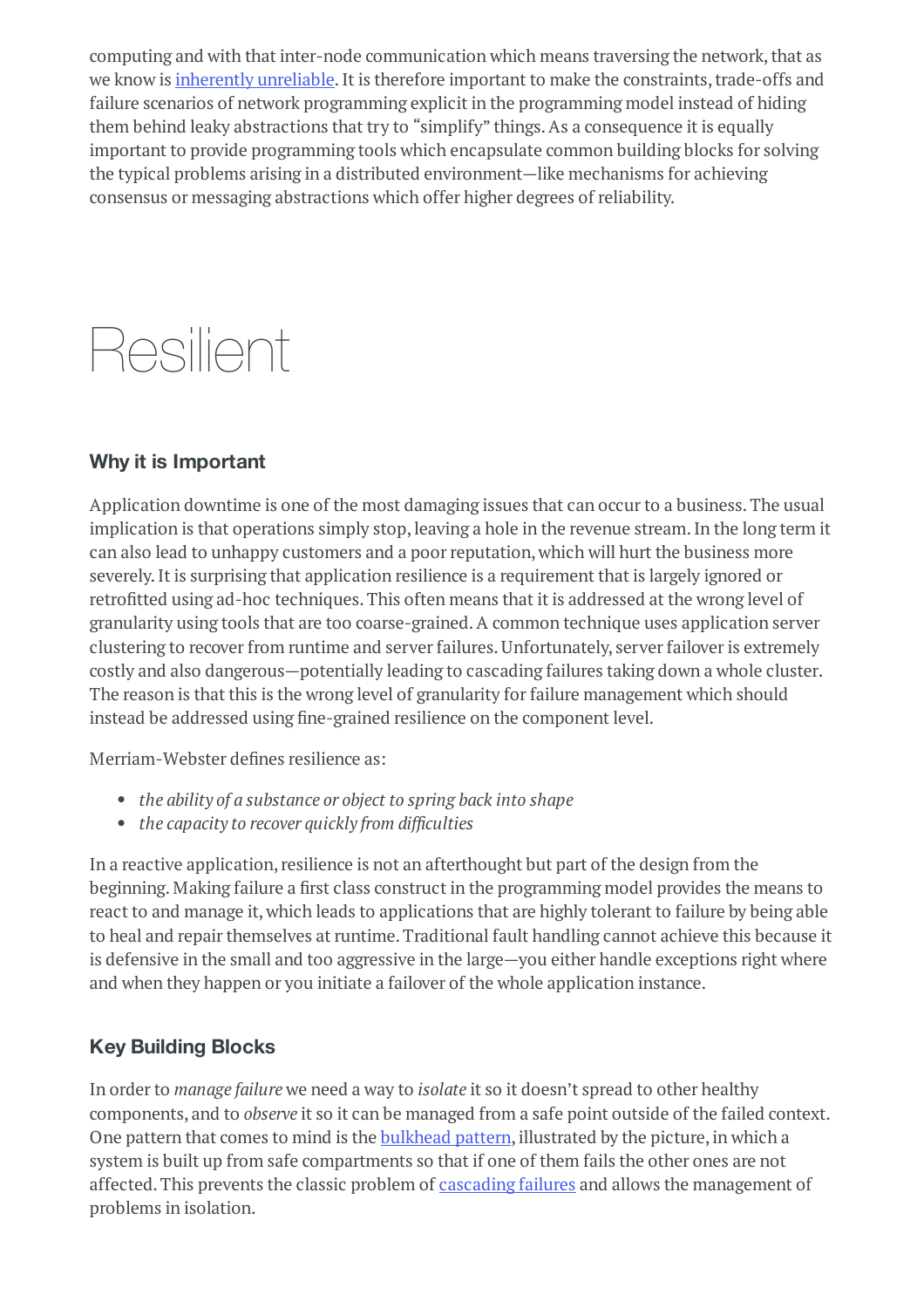

The event-driven model,which enables scalability, also has the necessary primitives to realize this model of failure management.The loose coupling in an event-driven model provides fully isolated components in which failures can be captured together with their context, encapsulated as messages, and sent off to other components that can inspect the error and decide how to respond.

This approach creates a system where business logic remains clean, separated from the handling of the unexpected,where failure is modeled explicitly in orderto be compartmentalized, observed, managed and configured in a declarative way, and where the system can heal itself and recover automatically. It works best if the compartments are structured in a hierarchical fashion, much like a large corporation where a problem is escalated upwards until a level is reached which has the power to deal with it.

The beauty of this model is that it is purely event-driven, based upon reactive components and asynchronous events and therefore *location transparent*.In practice this means that it works in a distributed environment with the same semantics as in a local context.

### Responsive

### **Why it is Important**

Responsive is defined by Merriam-Webster as *"quick to respond orreact appropriately"*.We use the word in its general meaning and it should not be confused with [Responsive](http://en.wikipedia.org/wiki/Responsive_Web_Design) Web Design, which primarily refers to CSS media queries and progressive enhancements.

Responsive applications are real-time, engaging, rich and collaborative. Businesses create an open and ongoing dialog with their customers by welcoming them through *responsive* interactive experiences.This makes them more efficient, creates a feel of being connected and equipped to solve problems and accomplish tasks. One example is Google Docs which enables users to edit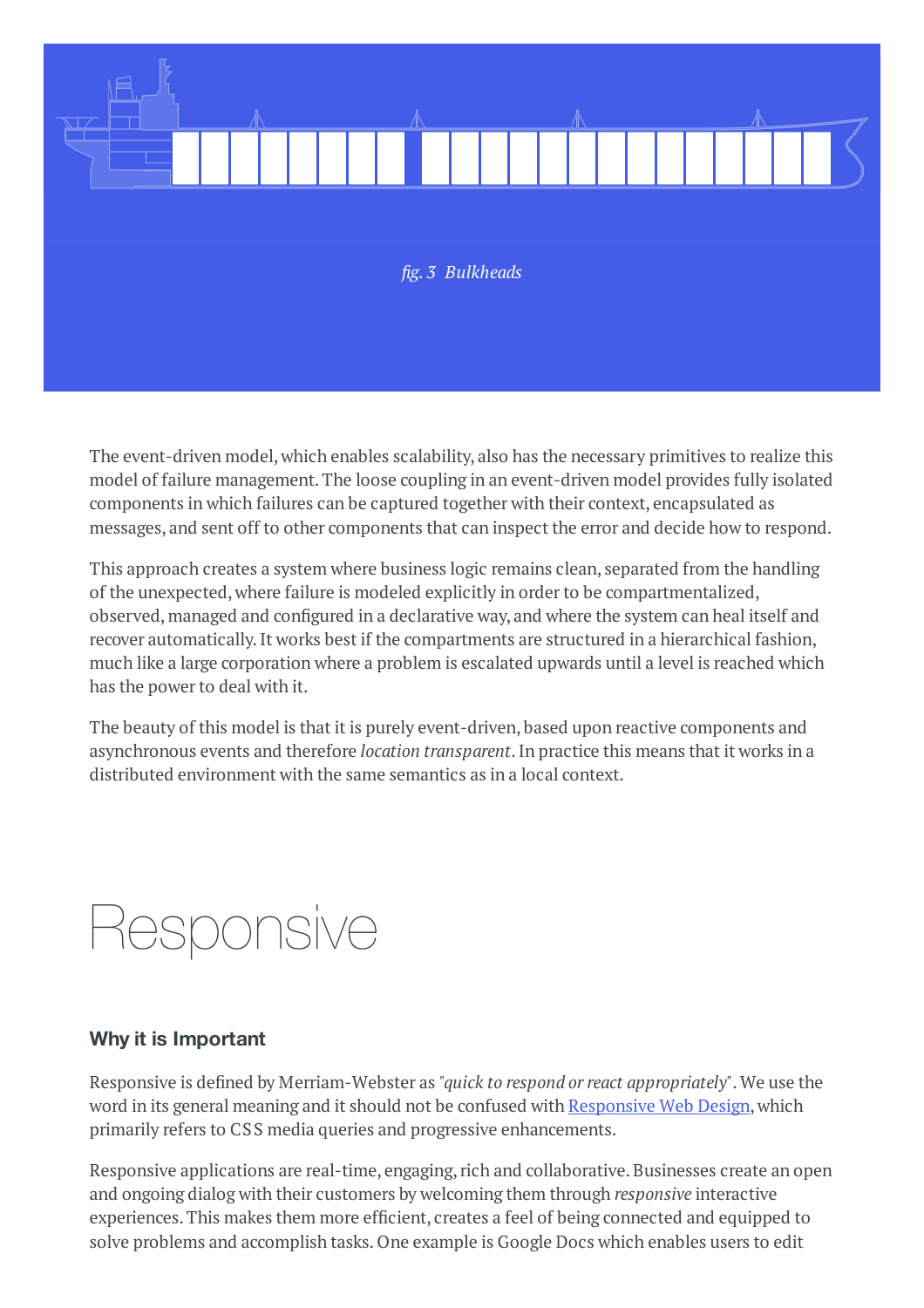documents collaboratively, in real-time—allowing them to see each other's edits and comments live, as they are made.

Applications that respond to events need to do so in a timely manner, even in the presence of failure. If an application does not respond within an applicable time constraint—otherwise known as latency—then it is effectively unavailable and therefore cannot be considered *resilient*.

The inability to meet a hard real-time system constraint amounts to a total system failure for some applications such weapons or medical control systems. Not all applications have such strict requirements. Many applications see a rapidly decreasing utility as they deviate from response constraints, for example a financial trading application can lose the current deal without a timely response.

More mainstream applications, such retail browsing and purchasing, show a measured decline in utility as response time increases.Users interact more with *responsive* applications,resulting in greater volumes of purchasing.

### **Key Building Blocks**

Reactive applications use observable models, event streams and stateful clients.

Observable models enable other systems to receive events when state changes.This can provide a real-time connection between users and systems. For example,when multiple users work concurrently on the same model, changes can be reactively synchronized bi-directionally between them, thus appearing as if the model is shared without the constraints of locking.

Event streams form the basic abstraction on which this connection is built.Keeping them reactive means avoiding blocking and instead allowing asynchronous and non-blocking transformations and communication.

Reactive applications embrace the order of [algorithms](http://en.wikipedia.org/wiki/Big_O_notation) by employing design patterns and tests to ensure a response event is returned in  $O(1)$  or at least  $O(log n)$  time regardless of load. The scaling factor can include but is not limited to customers, sessions, products and deals.

They employ a number of strategies to keep response latency consistent regardless of load profile:

- Under bursty traffic conditions reactive applications amortize the cost of expensive operations—such as IO and concurrent data exchange—by applying batching combined with an understanding and consideration of the underlying resources to keep latency consistent.
- Queues are bounded with appropriate back pressure applied, queue lengths for given response constraints are determined by employing [Little's](http://en.wikipedia.org/wiki/Little%27s_law) Law.
- Systems are monitored with appropriate capacity planning in place.
- Failures are isolated with alternate [processing](http://en.wikipedia.org/wiki/Circuit_breaker_design_pattern) strategies readily available for when circuit breakers are triggered.

As an example of a responsive application consider a web application which has rich clients browser-based or mobile apps—to create an engaging user experience.This application will execute logic and store state on the client-side in which observable models provide a mechanism to update userinterfaces in real-time when data changes.Technologies like WebSockets or Server-Sent Events enable user interfaces to be connected directly with pushed event streams so the event-driven system extends all the way from the back-end to the client.This allows reactive applications to push events to browser and mobile applications in a scalable and resilient way by